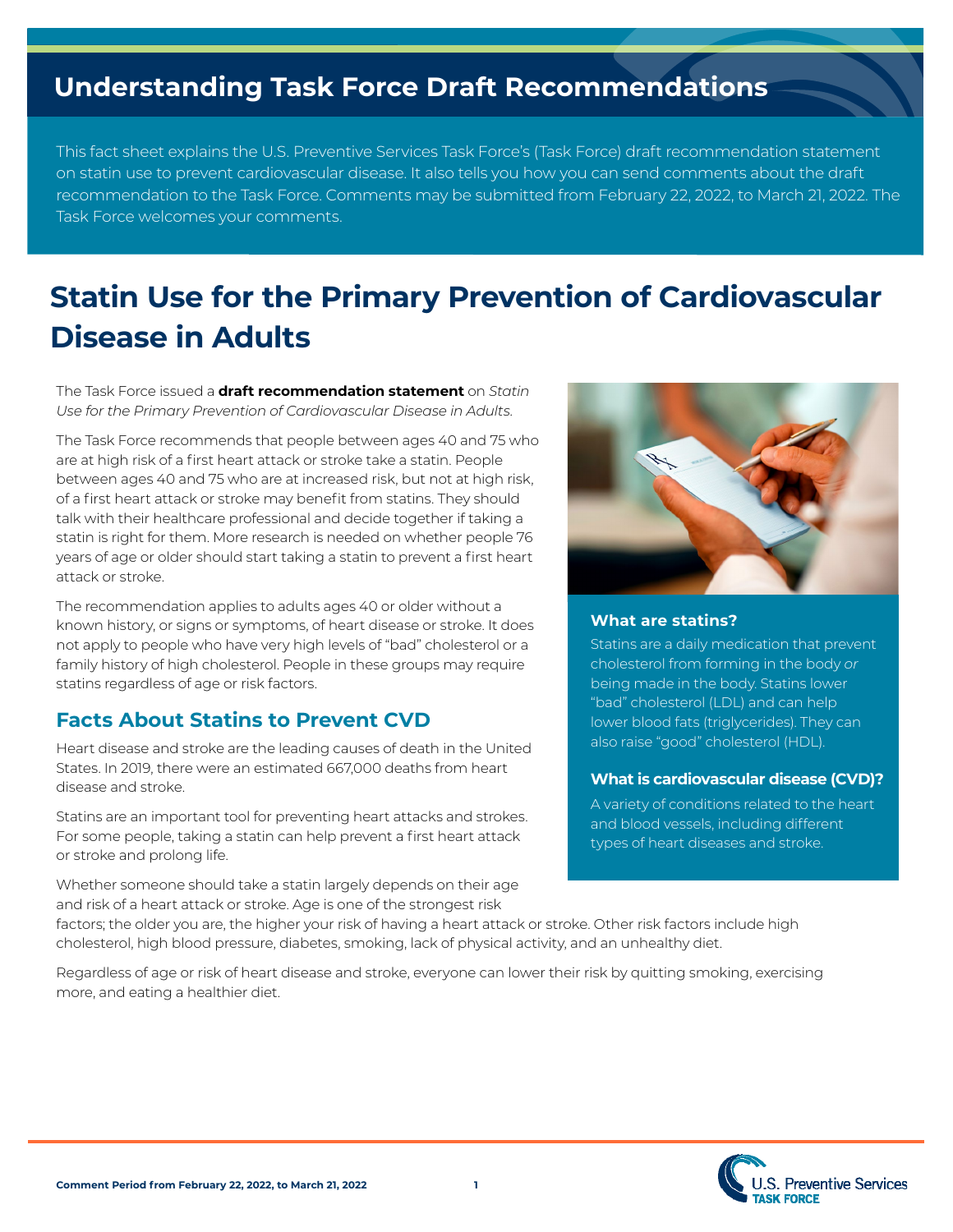# **Potential Benefits and Harms of Statins to Prevent Cardiovascular Disease**

For those between ages 40 and 75, the Task Force found that taking a statin can prevent a first heart attack or stroke and prolong life. Those at high risk of having a heart attack or stroke are more likely to experience benefits from taking a statin than those who are at increased risk but not at high risk.

For this recommendation, risk is based on (1) a person's estimated chance of having a first heart attack or stroke over the next 10 years and (2) whether they have an additional risk factor. Your healthcare professional will help you figure out your risk using a CVD risk estimator. To do so, they will look at your health history—whether you have high cholesterol, diabetes, or high blood pressure; your age and sex; whether you smoke, and more.

- $\cdot$  Being at high risk means you have a 10% or higher chance of having a first heart attack or stroke in the next 10 years AND have one of these risk factors: high cholesterol, diabetes, high blood pressure, or you smoke.
- $\cdot$  Being at increased risk means you have a 7.5% to 10% chance of having a first heart attack or stroke in the next 10 years AND have one of these risk factors: high cholesterol, diabetes, high blood pressure, or you smoke.

For those 40 to 75 years of age, the Task Force found that statin use is generally safe.

For those 76 or older, there is not enough evidence on the benefits and harms of starting a statin to prevent a first attack or stroke.

Anyone who is concerned about their risk of having a first heart attack or stroke should talk with their healthcare professional about the best way to reduce their risk.

## **The Draft Recommendation on Statin Use to Prevent Cardiovascular Disease in Adults: What Does It Mean?**

Here is the Task Force's draft recommendation on statin use to prevent a first heart attack or stroke, also known as CVD. It is based on the quality and strength of the evidence about the potential benefits and harms of preventive medication for this purpose. It is also based on the size of the potential benefits and harms. Task Force recommendation grades are explained in the box at the end of this fact sheet.

When the Task Force issues a **B Grade**, it recommends a preventive medicine because it has more potential benefits than potential harms. When the Task Force issues a **C Grade**, it recommends that healthcare professionals decide together with their patients about a preventive medicine after taking a person's individual situation into account. An **I Statement** means that there is not enough evidence to recommend for or against the preventive medicine.

Before you send comments to the Task Force, you may want to read the **draft recommendation statement**. The recommendation statement explains the evidence the Task Force reviewed and how it decided on the grade. An **evidence document** provides more detail about the scientific studies the Task Force reviewed.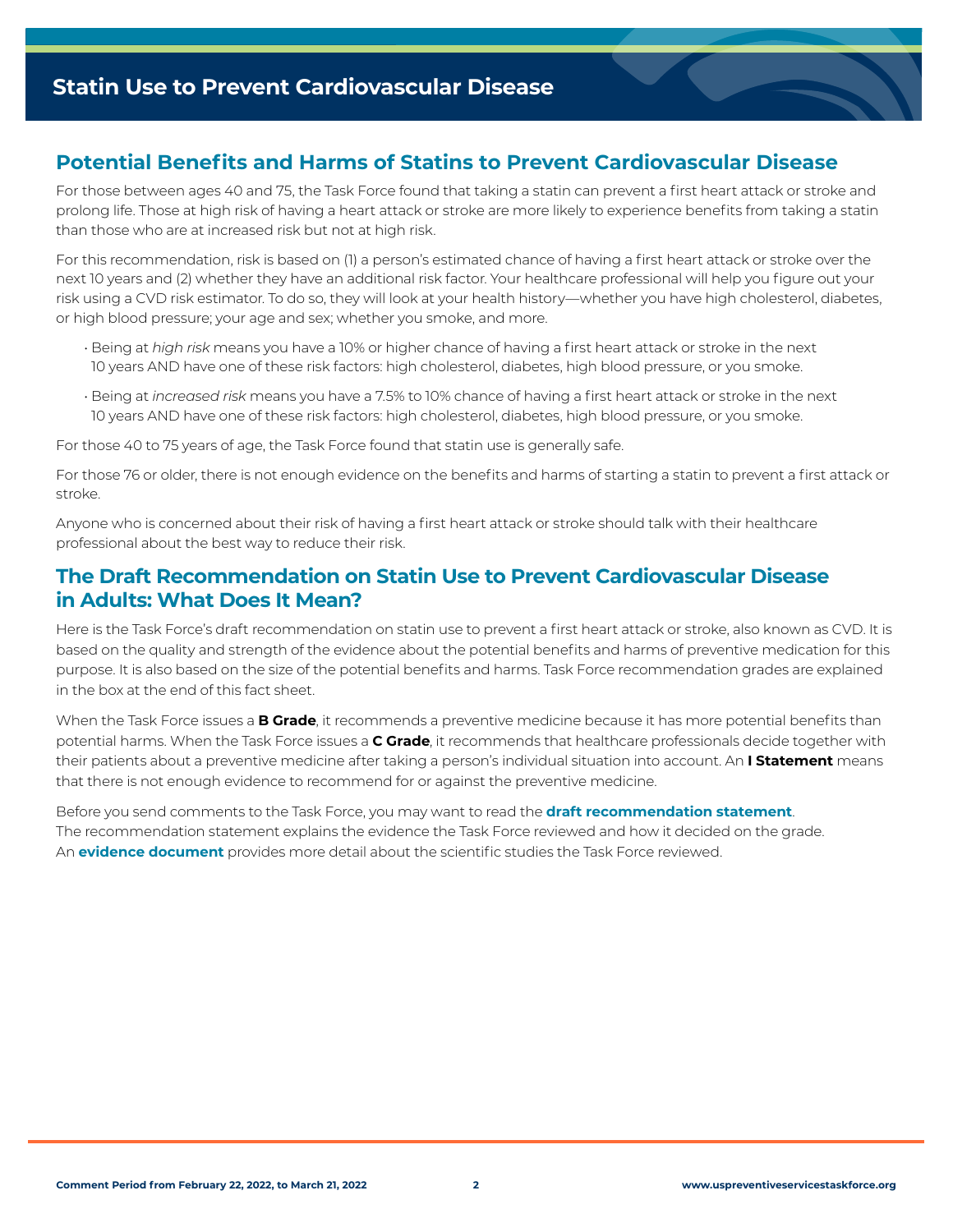# **Statin Use to Prevent Cardiovascular Disease**

The USPSTF recommends that **clinicians** prescribe a statin for the **primary prevention** of **cardiovascular disease (CVD)** for adults who are aged 40 to 75 years, have one or more of the following CVD risk factors: **dyslipidemia**, diabetes, **hypertension**, or smoking, and have an estimated **10-year risk of a cardiovascular event of 10% or greater**. **B** Grade

**1**

The USPSTF recommends that clinicians **2 selectively offer** a statin for the primary prevention of CVD for adults who are aged 40 to 75 years, have one or more of the following CVD risk factors: dyslipidemia, diabetes, hypertension, or smoking, and have an estimated **10-year risk** of a cardiovascular event of 7.5% to 10%. The likelihood of benefit is smaller in this group than in those with a 10-year risk of 10% or greater. **C Grade** 

The USPSTF concludes that the **current evidence 3** is insufficient to assess the balance of benefits and harms of initiating a statin for the primary prevention of CVD events and mortality in adults 76 years and older. **I Statement** 

### **Notes**

### **clinicians**

**1**

Health care professionals who provide medical care to patients.

#### **primary** prevention

Preventing disease before it starts, in this case, before a first heart attack or stroke occurs.

#### **cardiovascular disease (CVD)**

A variety of conditions related to the heart and blood vessels, including different types of heart diseases and stroke

#### **dyslipidemia**

Blood cholesterol that is higher or lower than the normal range. For purposes of this recommendation, the Task Force focused on high blood cholesterol.

#### **hypertension**

High blood pressure.

#### **10-year risk of a cardiovascular event** of 10% or greater

A 10% or higher chance of having a first heart attack or stroke over the next 10 years. A healthcare professional estimates 10-year risk using a CVD risk estimator.

### selectively offer **2**

Taking a person's individual situation into account to see if potential benefits outweigh potential harms before deciding whether to offer a medicine.

#### **10-year risk of a cardiovascular event 10% to 7.5% of**

A 7.5% to 10% chance of having a first heart attack or stroke over the next 10 years.

### **current evidence is insufficient 3**

There is not enough information to make a .recommendation